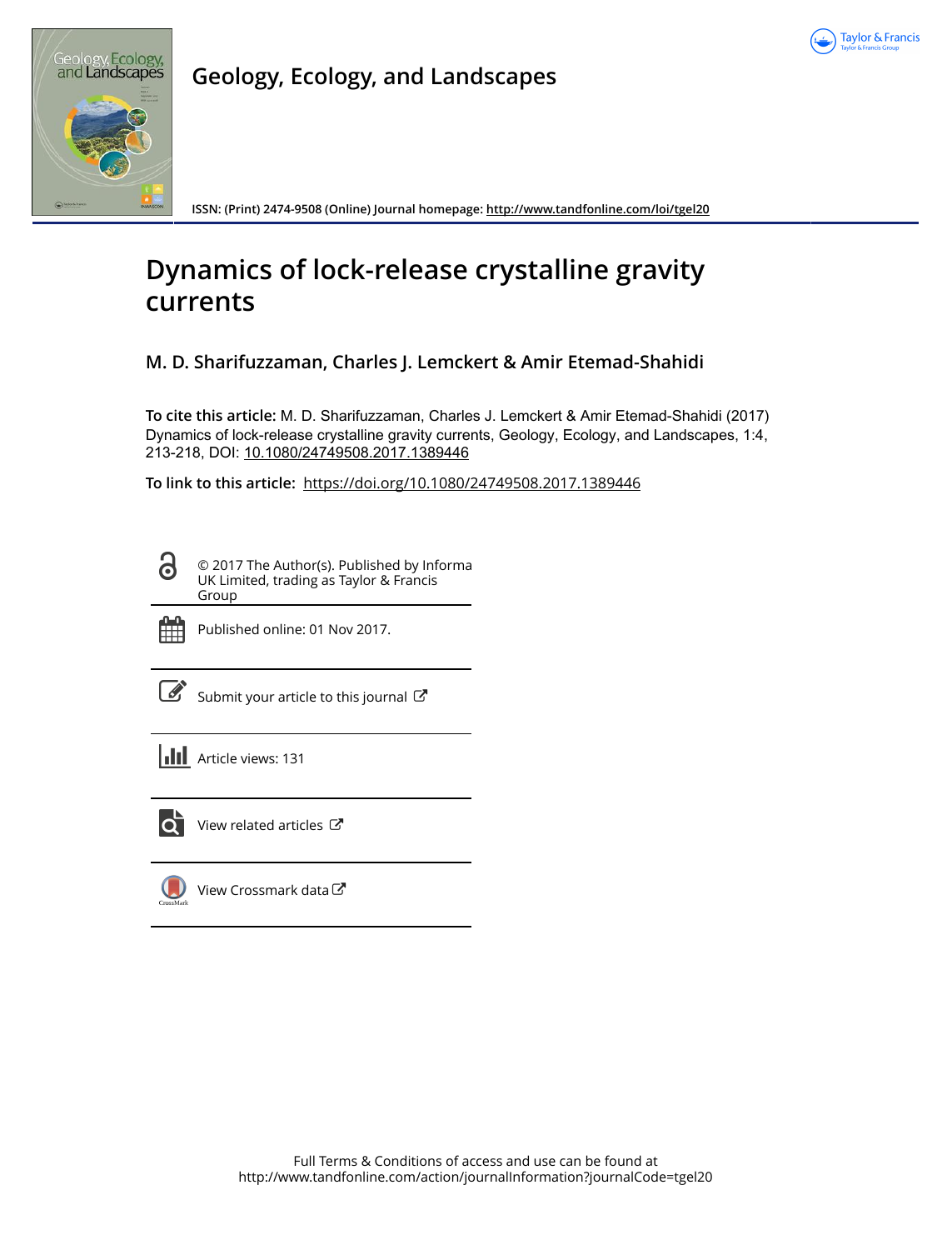# **Dynamics of lock-release crystalline gravity currents**

## M. D. Sh[a](#page-1-0)rifuzzaman<sup>a</sup>, Charles J. Lemckert<sup>b</sup> and Amir Etemad-Shahidi<sup>a</sup>

<span id="page-1-1"></span><span id="page-1-0"></span>ªGriffith School of Engineering, Griffith University, Griffith, Australia; <sup>b</sup>Faculty of Arts and Design, University of Canberra, Canberra, Australia

#### ABSTRACT

Coastal and marine environments are impacted by inflows of varying types and chemical compositions. This novel study experimentally investigated the dynamics of a particular type of inflow—crystalline gravity currents (*CGC*) produced by the lock release of over-saturated brine solutions (i.e*.,* they contain a proportion of suspended salt crystals) into a non-stratified ambient. Such flows may occur from desalination and chemical plant discharges. *CGCs* were found to show two distinguishing characteristics from normal under-saturated gravity currents (*UGC*). One was that *CGCs* have longer slumping distances than *UGC* while the other was that during the self-similar phase, *CGCs* have a decreasing trend in their velocities, and the current's height is no longer constant. These differences result because the *CGCs* drop crystals onto the bed as they advance. Their flow behaviour was also found to be dependent on the flow head density or local density; whereas, *UGC* flow is a function of the initial fluid density. This unique study gives a significant insight into crystalline gravity currents showing how they can impact the coastal environments they are encountered in, e.g., the discharge vicinity of desalination and chemical plants.

#### ARTICLE HISTORY Received 23 July 2017

Accepted 11 September 2017

Taylor & Francis

Check for updates

#### **KEYWORDS**

Crystalline; gravity waves; lock exchange; suspended particles

#### **1. Introduction**

<span id="page-1-8"></span>Gravity currents, which are also known as density currents, are established when one fluid flows into another with different density, and the flows are driven by their density difference. These very common and important phenomena occur within numerous natural and constructed systems, including the heating and cooling of rooms ([23\)](#page-6-0) in water treatment plant clarifiers [\(19](#page-6-1)), in reservoir destratification systems (Lemckert & Imberger, [15, 16\)](#page-6-2), and in the operation of water regulating lock structures designed to modify and control estuarine and lake systems [\(17](#page-6-3); [30;](#page-6-4) [31](#page-6-5)). These currents are also relevant to engineering sciences such as in industrial safety and environmental protection. A common method of creating gravity currents in the laboratory is by quickly removing a vertical barrier (lock) separating two fluids of different densities in a channel. Using this technique and with salt water and fresh water solutions as the fluids, many researchers have conducted lock release gravity current experiments to understand their fundamental behaviour ([1;](#page-6-6) [4](#page-6-7); [5](#page-6-8); [8;](#page-6-9) [12](#page-6-10); [14](#page-6-11); [17;](#page-6-3) [20;](#page-6-12) [22](#page-6-13); [24](#page-6-14); [26;](#page-6-15) [28](#page-6-16)). However, crystalline gravity currents have not been studied extensively yet, and there is very little fundamental knowledge of their behaviour. Crystalline gravity currents are suspensions of dense particles that spread into an ambient fluid due to the difference in the density of the suspension and that of the ambient fluid. During the evolution of the crystalline gravity current, the particles

continually dissolve, thus reducing the excess density of suspension and therefore reducing the driving buoyancy force.

**INWASCON** 

**a** OPEN ACCESS

<span id="page-1-5"></span>The *UGC* has different physical phases across their propagation ([8\)](#page-6-9). The first is the initial slumping phase (Figure [1](#page-2-0), panels' b–e). During this, the front of the gravity current, which is known as the head, moves with a constant speed (*U*) and maintains nearly constant depth (*h*) ([8\)](#page-6-9). After the first phase, the head collapses (Figure [1](#page-2-0) panel f). At slumping distance  $(X<sub>s</sub>)$ , the head becomes well-formed because the reflective wave catches up with the front thus giving its characteristic inertial semicircular cross section. This phase is known as self-similar phase [\(24](#page-6-14)).

<span id="page-1-13"></span><span id="page-1-12"></span><span id="page-1-4"></span>Here, the theoretical slumping distance is defined by  $(24)$  $(24)$  –

<span id="page-1-10"></span><span id="page-1-9"></span><span id="page-1-7"></span><span id="page-1-6"></span><span id="page-1-2"></span>
$$
X_s = x_0 \left(3 + 7.4 \frac{h}{H}\right) \tag{1}
$$

<span id="page-1-18"></span><span id="page-1-17"></span><span id="page-1-16"></span><span id="page-1-15"></span><span id="page-1-14"></span><span id="page-1-3"></span>where,  $x_0$  = lock length,  $h$  = height of the head of the gravity current from the bed and  $H =$  initial height of water, which is same as the height of lock fluid in this study.

After this self-similar stage, even though the head was continuously entraining ambient fluid, its volume decreases with downstream distance due to the mixed fluid being left behind in the tail (Figure [1](#page-2-0) panels' g to k).

© 2017 The Author(s). Published by Informa UK Limited, trading as Taylor & Francis Group.

<span id="page-1-11"></span>**CONTACT** M. D. Sharifuzzaman **۞** [md.sharifuzzaman@griffithuni.edu.au](mailto: md.sharifuzzaman@griffithuni.edu.au)

This is an Open Access article distributed under the terms of the Creative Commons Attribution License (<http://creativecommons.org/licenses/by/4.0/>), which permits unrestricted use, distribution, and reproduction in any medium, provided the original work is properly cited.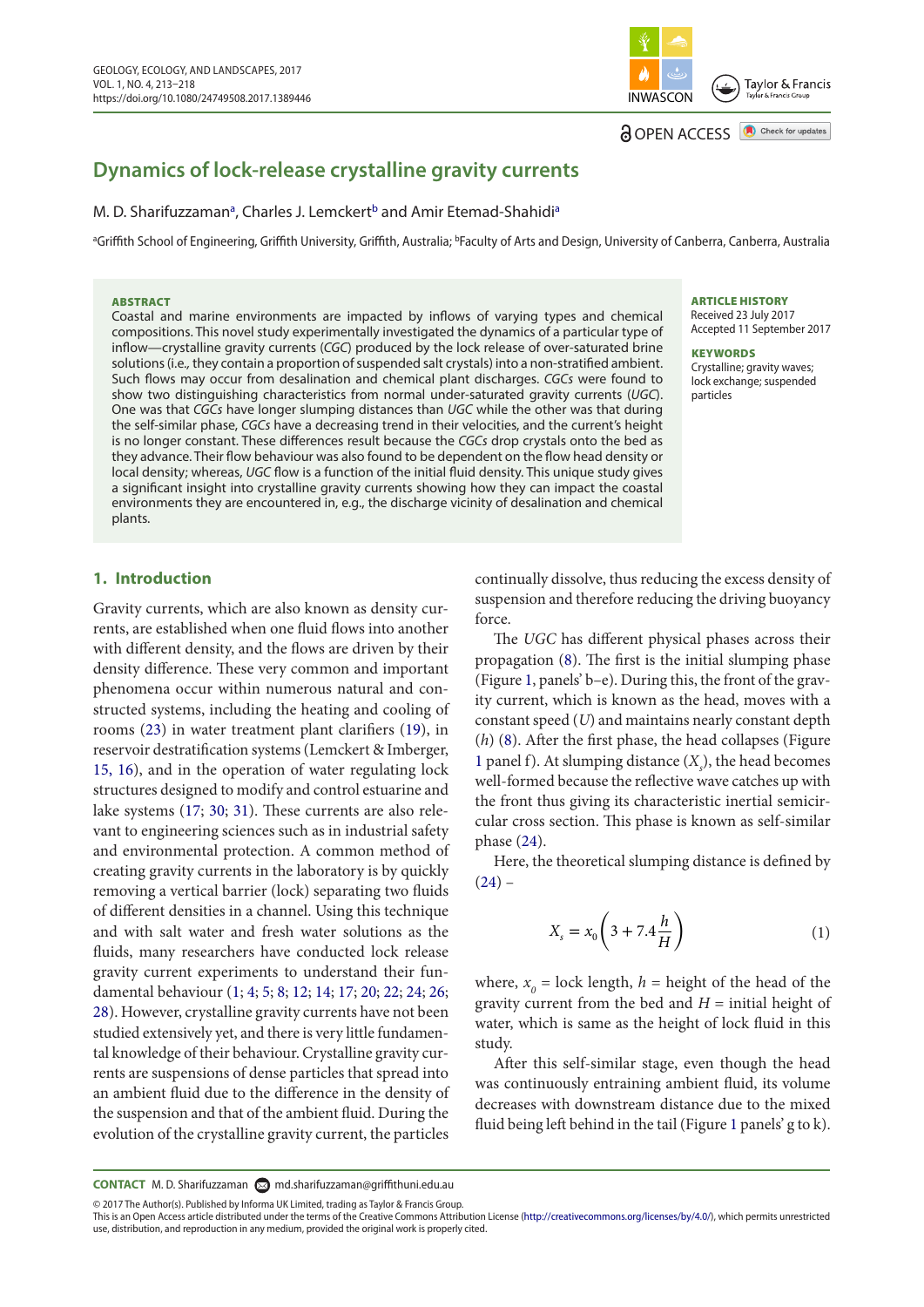

<span id="page-2-0"></span>**Figure 1.**  Phases of a lock-release gravity current (following the style of [8](#page-6-9)) (the non-uniform white streak is due to the LED backlighting and the crippled baking paper in front of the LED strip, this did not affect the data analysis).

The third phase may be reached if the flow continues far enough when the viscous effects are dominant, which means low Reynold's number (*Re*) [\(27](#page-6-17)). The Reynolds number can be defined as *Re* = *URh /ν,* where,  $R_h$  = hydraulic radius in m; *ν* = viscosity of the fluid in m2 s−1. For a rectangular cross-section channel, the hydraulic radius can be calculated by *Rh* = Area / Wetted perimeter =  $Bh/(B + 2 h)$ . Here,  $B$  = width of the tank in m.

During the current's progress, several studies have found the most significant feature of shallow water gravity current is the uniformity of the densimetric Froude number  $(F_d)$ , based on initial flow conditions, and it can be defined as

$$
F_d = \frac{U}{\sqrt{g'H}}\tag{2}
$$

<span id="page-2-1"></span>where, *g*′ is the reduced gravity and can be defined as

$$
g' = g \frac{\rho_1 - \rho_0}{\rho_0} \tag{3}
$$

Here,  $\rho_1$  = lock fluid density in kgm<sup>-3</sup>,  $\rho_0$  = ambient water density in kgm<sup>-3</sup> and  $g =$  acceleration due to gravity in  $\text{ms}^{-2}$ .

<span id="page-2-7"></span>Using an extensive array of laboratory experiments, [1](#page-6-6) found that for a rectangular lock and channel,  $F_d$  is 0.46, while [7](#page-6-18) obtained 0.456, and [14](#page-6-11) derived 0.41 from detailed laser Doppler anemometry (*LDA*) measurements. The differing values of  $F_d$  appear to arise from the scale of the experiments, which influence the mixing between the two fluids and the gravity current *Re* and this scale feature had been found to be important

<span id="page-2-8"></span><span id="page-2-6"></span>in describing the mixing that occurs within the gravity current flow (Hartel, Carlsson, & Thunblom, [9;](#page-6-19) [6;](#page-6-20) Hartel, Meiburg, & Necker, [10;](#page-6-21) [11;](#page-6-22) [14](#page-6-11)).

<span id="page-2-10"></span><span id="page-2-9"></span><span id="page-2-4"></span><span id="page-2-3"></span><span id="page-2-2"></span>Apart from the normal and crystalline gravity current, there is another type, which is turbidity current which has received extensive attention from researchers ([18;](#page-6-23) [21](#page-6-24); [25;](#page-6-25) [27](#page-6-17)). These gravity currents, where the increase in density of the gravity current is due to non-dissolving particles (possible salinity and temperature differences), are often referred to as particle-driven gravity currents or suspension flows. However, the behaviour of turbidity currents can be very similar to gravity currents caused by dissolved materials if the suspended material is very fine and rate of fallout is small [\(27](#page-6-17)).

There is a profound scarcity of research regarding the effect of the presence of dissolving salt crystals in the initiation and behaviour of *CGC*. The work presented in this paper is focused on the dynamics of crystalline gravity currents generated through the lock-exchange approach. Salt crystals of two different sizes were used (L—average diameter 0.73 mm and S—average diameter 0.51 mm) with solutions used up to a supersaturated state. This paper comprises an introduction, and then related theories and research findings from previous studies are discussed. After that, the methodology and finally, the results and discussions are outlined—followed by the conclusions.

#### <span id="page-2-5"></span>**2. Materials and method**

The lock release experiments were conducted in a flume made of Plexiglas with a smooth horizontal bed. The flume was a  $4 \text{ m} \times 0.1 \text{ m} \times 0.3 \text{ m}$  rectangular cross section tank. The lock chamber dimension was 0.235 m × 0.1 m  $\times$  0.3 m. The front of the tank was marked at 20 equal interval points. A schematic of the flume is presented in Figure [2](#page-3-0).

The back wall of the flume was fitted with baking paper, and behind that, a LED SMD-5050 strip with 12 V power supply was attached to a frame for the backlighting purpose. The salt water mixture was prepared and mixed separately in a bucket with a paint mixer attached to a drill, and dye was added at the end to make the solution opaque. The lock chamber was filled with the saline solution while the rest of the tank was filled with fresh homogenous water; both sides were filled up to the same depth of 20 cm (*H*), which was true for all the experiments conducted in this study. Two different sizes of salt crystals were used for comparison purposes—larger particle L (600 μm to 1.18 mm, average size 0.73 mm) and smaller particle S (425 μm to 600 μm, average size 0.51 mm). Raw salt crystals were sieved to obtain the needed amount for each experiment. The temperature was measured using a thermometer and was used to estimate the density and kinematic viscosity of the fresh water. For measuring the density of the unsaturated lock fluid, hydrometers was used, and for over-saturated lock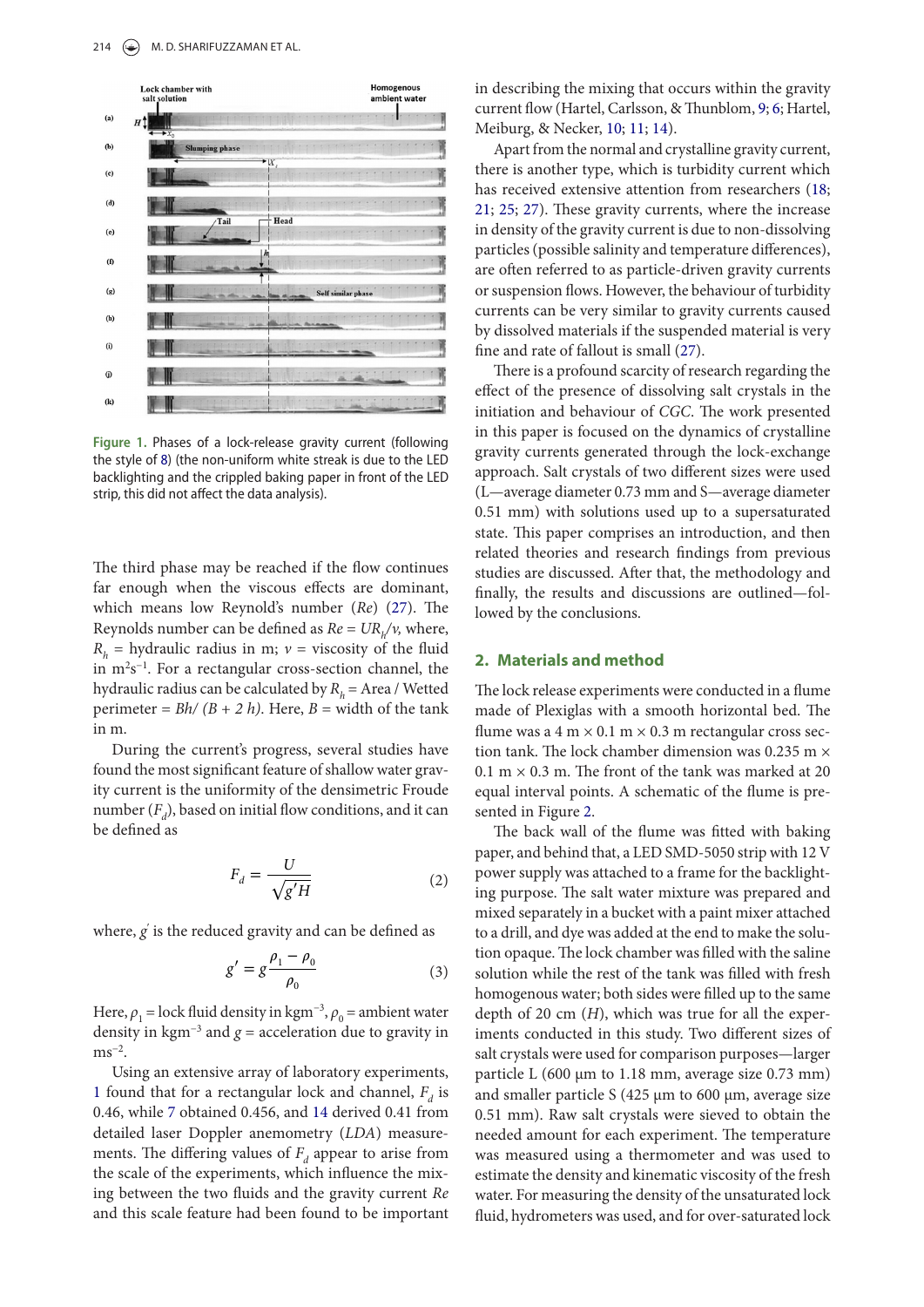

<span id="page-3-0"></span>**Figure 2.** Schematic of the lock release flume. 1: high-density lock solution, 2: lock gate, 3: gravity current formed due to lock-gate removal, 4: freshwater and P1, P5, P10 and P20 are equally distanced marked points.

fluid, the density was calculated by the mass balance method with a 3% error. The propagation of gravity currents was monitored and recorded by a video camera at 60fps, and the footage was then analysed using a media player with high-precision timing enabled. In total 33, experimental runs were conducted in this study (each replicated twice).

### **3. Results and discussion**

Several lock release experiments were conducted using lock solutions of varying density. The following Tables 1–3 summarize the parameters of the experiments conducted in this work. In the tables, the theoretical slumping distance  $(X_{\mu})$  from Equation [\(1](#page-1-2)), the experimentally derived slumping distance  $(X_{\varsigma_p})$  and other flow characteristics are shown for each test.

Tables [2](#page-3-1) and [3](#page-3-2) contain the data for *CGC* experiments. The former contains data for L crystals, and the later comprises the data for S crystals.

Table [4](#page-4-0) shows the overall and local  $F_d$  data for both L and S crystals.

Examples of the velocity vs. distance data from three experiments are given in Figure [3.](#page-4-1) The velocity was measured at 20 equal distance points, i.e*.,* after the lock gate was removed, the current was allowed to progress through 18.65 cm before it reached the first marked point, which is the reason for the lines not starting from when the distance is zero. As seen, right after removing the gate, there is a gradual increase in the starting velocity of the *UGC* whereas, for *CGC*, velocity shows a decreasing trend for both L and S.

Figure [3](#page-4-1) shows that this gradual increase in starting velocity exists until 0.6 m from the lock gate for the *UGC* whereas, for *CGC*, negligible fluctuation in velocity is observed until 1.5 m distance from the lock gate for particle L and until 2 m for particle S. The slight fluctuation on velocities maybe due to the fact that they were measured at points of an equal interval from each other and the velocities of flow in between two points is not recorded. The self-similar phase occurs after the head of the gravity current had advanced about 8 to 10 lock lengths for the unsaturated solution ([24\)](#page-6-14), which is also true for up to 300 g salt/L. However, for other unsaturated solutions having lower salt concentration, the slumping distance is shorter than what [24](#page-6-14) had found in their study. Furthermore, the *UGC* showed an initial

**Table 1.** Experimental conditions and other characteristics of experiments (*UGC*).

| Salt<br>conc. | $X_{st}$ | $X_{sp}$ | ρ,           | $\rho_{\scriptscriptstyle\alpha}$ |       | U           |      |
|---------------|----------|----------|--------------|-----------------------------------|-------|-------------|------|
| $(gL^{-1})$   | (m)      | (m)      | $(kgm^{-3})$ | $(kgm-3)$                         | $F_d$ | $(ms^{-1})$ | Re   |
| 30            | 1.34     | 1.67     | 1019         | 997.42                            | 0.38  | 0.08        | 2696 |
| 60            | 1.36     | 2.23     | 1041         | 997.42                            | 0.37  | 0.11        | 3558 |
| 90            | 1.36     | 1.86     | 1057         | 998.1                             | 0.39  | 0.13        | 4514 |
| 120           | 1.33     | 2.23     | 1075         | 997.42                            | 0.38  | 0.15        | 5026 |
| 150           | 1.36     | 1.67     | 1080         | 997.42                            | 0.41  | 0.17        | 5576 |
| 180           | 1.36     | 2.05     | 1110         | 998.1                             | 0.38  | 0.18        | 6203 |
| 210           | 1.35     | 1.86     | 1123         | 997.42                            | 0.39  | 0.19        | 6597 |
| 240           | 1.36     | 2.05     | 1147         | 998.1                             | 0.38  | 0.20        | 6906 |
| 270           | 1.35     | 2.05     | 1159         | 997.42                            | 0.39  | 0.22        | 7342 |
| 300           | 1.37     | 1.68     | 1172         | 997.42                            | 0.40  | 0.23        | 7717 |

<span id="page-3-1"></span>**Table 2.** Experimental conditions and other characteristics of experiments (*CGC* with L crystals).

| Salt        |          |          |              |              |       |             |      |
|-------------|----------|----------|--------------|--------------|-------|-------------|------|
| conc.       | $X_{st}$ | $X_{sp}$ | $\rho_{1}$   | $\rho_{o}$   |       | U           |      |
| $(gL^{-1})$ | (m)      | (m)      | $(kgm^{-3})$ | $(kgm^{-3})$ | $F_d$ | $(ms^{-1})$ | Re   |
| 340         | 1.27     | 1.68     | 1181         | 998.1        | 0.41  | 0.23        | 7541 |
| 370         | 1.25     | 1.68     | 1192         | 998.1        | 0.38  | 0.23        | 7300 |
| 400         | 1.17     | 1.86     | 1203         | 998.1        | 0.39  | 0.25        | 7104 |
| 430         | 1.25     | 1.86     | 1214         | 998.1        | 0.36  | 0.23        | 7395 |
| 460         | 1.33     | 1.86     | 1224.5       | 998.1        | 0.37  | 0.25        | 7924 |
| 490         | 1.32     | 1.68     | 1234         | 998.1        | 0.35  | 0.24        | 8018 |
| 520         | 1.30     | 1.68     | 1244         | 998.1        | 0.34  | 0.24        | 8041 |
| 550         | 1.31     | 2.05     | 1253         | 998.1        | 0.36  | 0.25        | 8446 |
| 580         | 1.40     | 1.86     | 1263         | 998.1        | 0.33  | 0.23        | 8011 |
| 610         | 1.31     | 2.24     | 1273         | 998.1        | 0.33  | 0.24        | 8259 |
| 640         | 1.29     | 1.68     | 1281         | 998.1        | 0.31  | 0.23        | 8109 |
| 670         | 1.30     | 1.68     | 1290         | 998.1        | 0.32  | 0.24        | 8321 |
| 700         | 1.30     | 1.31     | 1298.5       | 997.42       | 0.30  | 0.23        | 8314 |
| 730         | 1.27     | 1.31     | 1307         | 997.42       | 0.29  | 0.23        | 8274 |
| 760         | 1.27     | 1.31     | 1316         | 997.42       | 0.29  | 0.23        | 8412 |
| 790         | 1.26     | 1.31     | 1323         | 997.42       | 0.27  | 0.22        | 7905 |
| 820         | 1.26     | 1.31     | 1331         | 997.42       | 0.26  | 0.22        | 8042 |
| 850         | 1.26     | 1.49     | 1339         | 997.42       | 0.28  | 0.24        | 8483 |
| 880         | 1.23     | 1.31     | 1347.01      | 997.42       | 0.27  | 0.23        | 8473 |

<span id="page-3-2"></span>**Table 3.** Experimental conditions and other characteristics of experiments (*CGC* with S crystals).

|      |      | ρ,             |              |            | U           |      |
|------|------|----------------|--------------|------------|-------------|------|
| (m)  | (m)  | $(kqm^{-3})$   | $(kqm^{-3})$ |            | $(ms^{-1})$ | Re   |
| 1.5  | 1.68 | 1210           | 997.05       | 0.38       | 0.25        | 8898 |
| 1.46 | 2.6  | 1288           | 997.05       | 0.35       | 0.27        | 9457 |
| 1.46 | 2.05 | 1310           | 998.31       | 0.36       | 0.28        | 8742 |
| 1.44 | 1.49 | 1330           | 997.05       | 0.34       | 0.27        | 9620 |
|      |      | $\Lambda_{sp}$ |              | $\rho_{o}$ |             |      |

increase in velocity right after the removal of the lock gate followed by an increasing trend until self-similar phase started whereas, *CGC* (both L and S) showed a decreasing trend in velocity from the start. The initial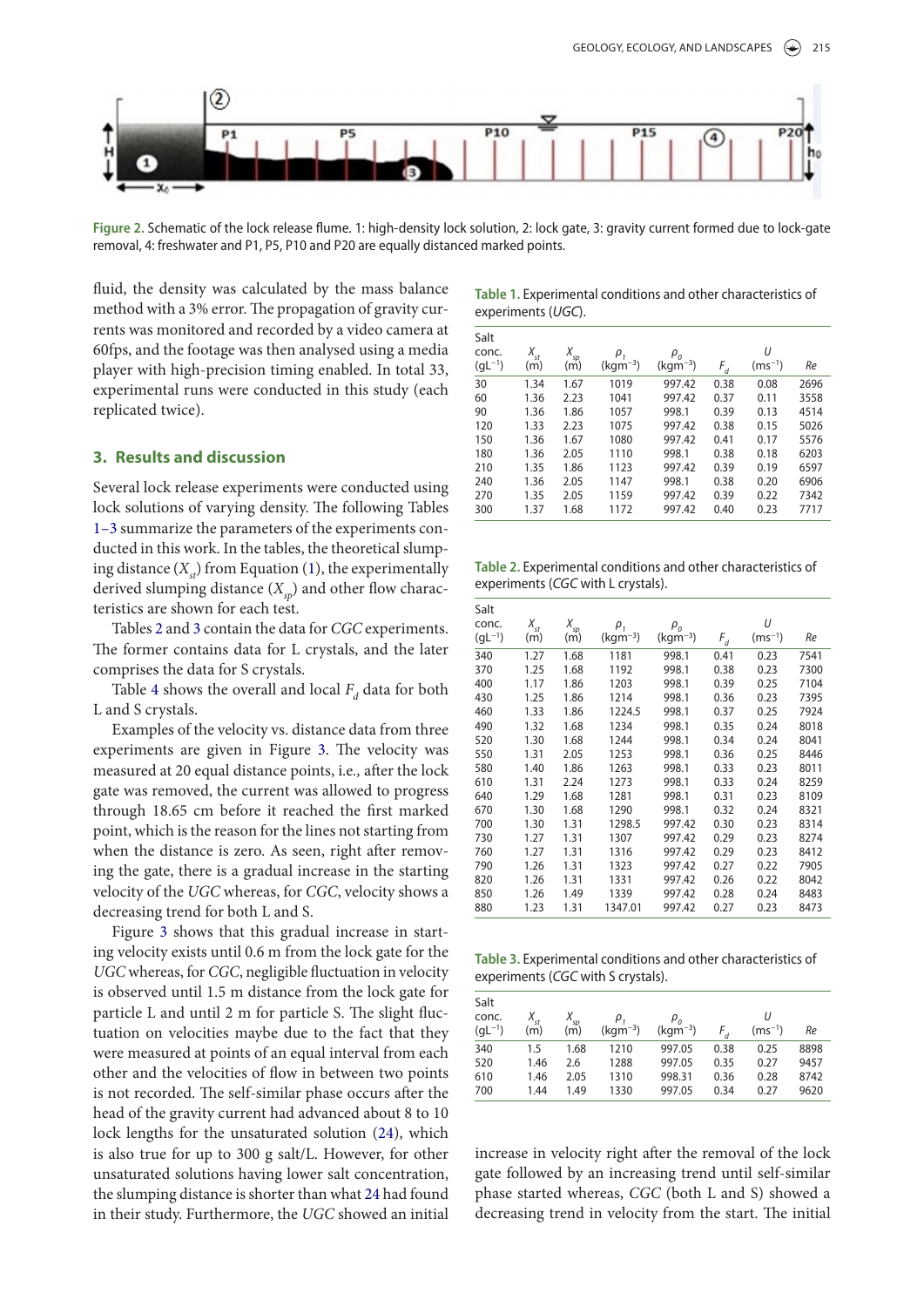velocity of *CGC* for all densities is much higher than *UGC*. The gravity current containing fewer suspended salt crystals such as 340 g/L and 400 g/L solutions showed an increase in velocity in the early stages of advancement until 1.5 m. On the other hand, currents containing larger masses of suspended salt crystals were more likely to exhibit a decrease in the velocity after passing 2 m distance. After passing 2 m, gravity current for all densities showed a continual decrease in velocity. This deceleration was more dramatic for the over-saturated suspended gravity currents. This behaviour of gravity current is expected and is in good agreement with previous studies ([1;](#page-6-6) [7](#page-6-18); Hartel et al., [10;](#page-6-21) [13](#page-6-26); [14](#page-6-11); [26;](#page-6-15) [29](#page-6-27)) as this marks the near-constant velocity slumping phase. Then, as the inertial forces became dominant, the velocity started to decrease.

<span id="page-4-2"></span>In order to investigate whether or not traditional gravity currents are different to crystalline gravity currents, the  $F_d$  pattern was also examined alongside with slumping distance.  $F_d$  was calculated using Equation [\(2\)](#page-2-1) and plotted against the density ratio (ratio of lock fluid density to ambient water density) in Figure [4](#page-5-0).

<span id="page-4-0"></span>Table 4. Overall and local *F<sub>d</sub>* For *CGC* with L and S crystals.

| Density ratio | Overall<br>$F_{d}$ for L<br>crystals | Local $F_d$ for<br>L crystals | Overall<br>$F_{d}$ for S<br>crystals | Local $Fd$ for<br>S crystals |
|---------------|--------------------------------------|-------------------------------|--------------------------------------|------------------------------|
| 1.18          | 0.397                                | 0.44                          |                                      |                              |
| 1.19          | 0.375                                | 0.43                          |                                      |                              |
| 1.21          | 0.391                                | 0.45                          |                                      |                              |
| 1.22          | 0.357                                | 0.43                          |                                      |                              |
| 1.23          | 0.374                                | 0.45                          | 0.347                                | 0.42                         |
| 1.24          | 0.348                                | 0.45                          |                                      |                              |
| 1.25          | 0.339                                | 0.45                          |                                      |                              |
| 1.26          | 0.358                                | 0.47                          |                                      |                              |
| 1.27          | 0.326                                | 0.44                          |                                      |                              |
| 1.275         | 0.328                                | 0.46                          |                                      |                              |
| 1.285         | 0.309                                | 0.46                          |                                      |                              |
| 1.29          | 0.319                                | 0.47                          |                                      |                              |
| 1.30          | 0.299                                | 0.46                          | 0.315                                | 0.44                         |
| 1.31          | 0.295                                | 0.47                          |                                      |                              |
| 1.32          | 0.294                                | 0.47                          | 0.294                                | 0.47                         |
| 1.326         | 0.276                                | 0.46                          |                                      |                              |
| 1.334         | 0.268                                | 0.46                          |                                      |                              |
| 1.34          | 0.289                                | 0.45                          | 0.294                                | 0.45                         |
| 1.35          | 0.279                                | 0.44                          |                                      |                              |

<span id="page-4-3"></span> $F_d$  for particle S is also plotted on the same graph for easier comparison, and it is observed that for smaller size particles,  $F<sub>d</sub>$  has higher values than particle L. When smaller particles are in the current, they suspend for longer than bigger particles. Large crystals tend to settle very quickly and hence reduce the density of the gravity current, whereas, particle S being smaller remains suspended in the current for a longer duration. In doing so, the driving density difference between the two solution remains higher, which explains why  $F_d$ for particle S solutions is larger than those of particle L solutions (salt concentration of 340, 520, 610, and 700 gL−1). For two particle L (820 and 880g salt/L) solutions,  $F_d$  was found to be 5% higher than particle S value. One explanation for this could be parallax error while recording the video footage, sudden shake in the slider caused hindrance in the recording, which later contributed to the 5% error in reading the *h* of the gravity current. The local density  $F_d$  was calculated following Equation [\(2](#page-2-1)) from *h* instead of *H* for both crystal sizes (L and S) in saturated salt solution and plotted in Figure [4](#page-5-0) to show a direct comparison. From this, it can be seen that the *CGC*, after a certain time that is required to dump all the suspended salt crystals, behaves like a normal gravity current and entirely forgets the presence of crystals. It maintains a steady  $F<sub>d</sub>$  throughout the entire self-similar phase afterward. It also means that the initial flow conditions do not contribute to the behaviour of the crystalline gravity current after all the particles had settled down. Only the local effect then governs its behaviour. The mean of  $F<sub>d</sub>$  for *CGC* and *UGC* showed a difference in values, which can be merited to the presence of salt crystals, which contributes to the driving force of the currents. The reason for the mean  $F_d$  of unsaturated current being lower than *CGC* is that there are no salt crystals inside the current, which make the density lower than *CGC* and hence reduces the  $F_d$ .

[17](#page-6-3) noted that  $F<sub>d</sub>$  varies (0.40–0.53) as a result of the scale of the experiment as this influences the mixing between the two fluids and the gravity current *Re*. This



<span id="page-4-1"></span>**Figure 3.** Average front velocity vs. distance—circles are for unsaturated gravity currents, squares are for over-saturated crystalline gravity currents (L) and blocked triangles are representing over-saturated crystalline gravity currents (S).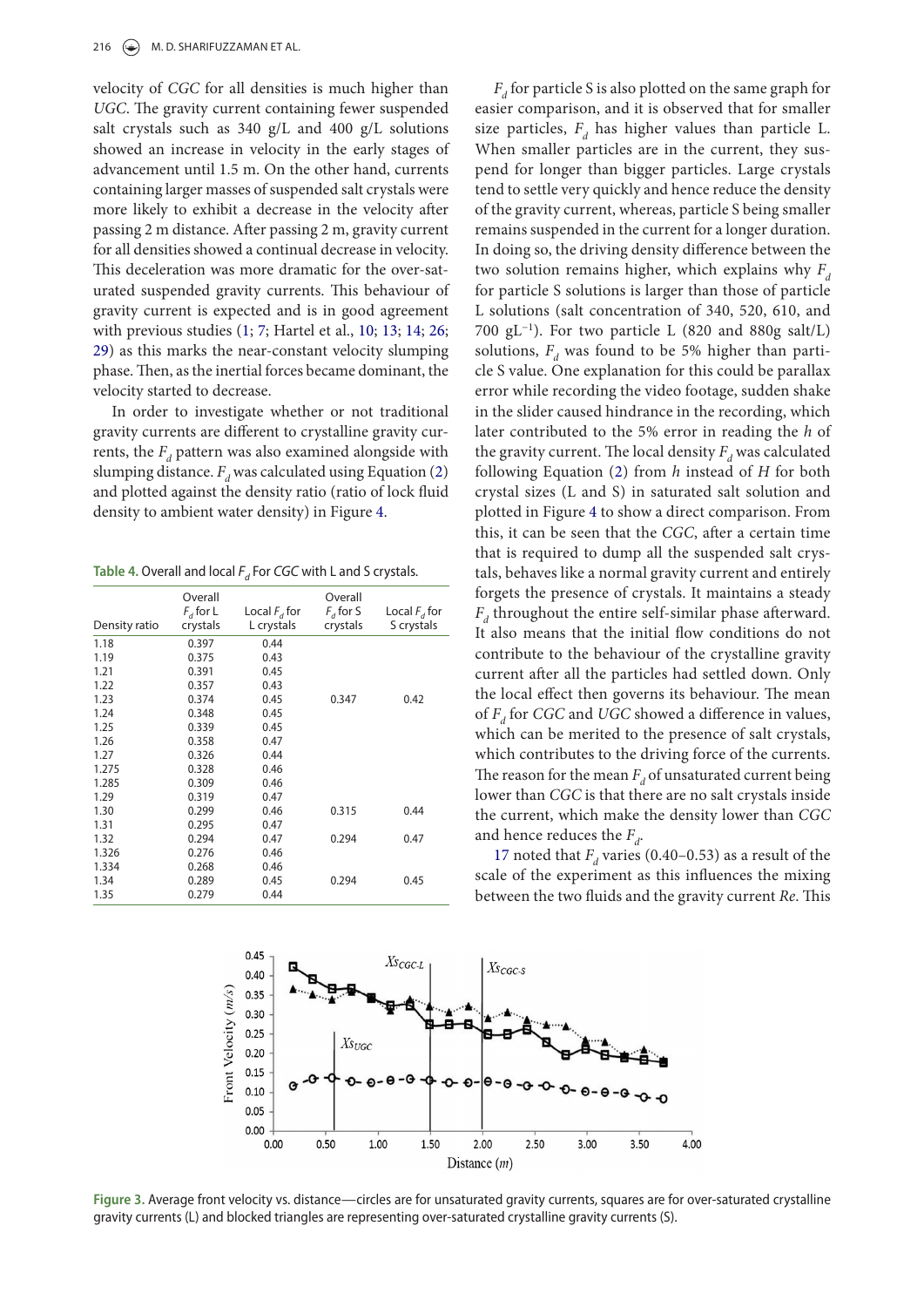

<span id="page-5-3"></span><span id="page-5-0"></span>**Figure 4.** Non-dimensional *Fd* vs. density ratio for *CGC*'s self-similar phase (hollow rectangles are data from experiments for particle L, blocked triangles are data from experiments for particle S; hollow circles are data in similar experimental conditions extracted from [\(3;](#page-6-28) [14](#page-6-11)) sediment-laden flow), X's are local *Fd* calculated from settling velocity data for Particle L, blocked rectangles are local *F<sup>d</sup>* calculated from settling velocity data for Particle S and the blocked squares are for *UGC.*

is in agreement with the literature [e.g., 1, 7, 10, 15, 16, 17, 25, 30, and 33]. Data extracted for sediment-laden gravity currents ([3;](#page-6-28) [15](#page-6-2)) under similar experimental conditions as this study shows that the values for  $F<sub>a</sub>$  lie below what was found here. This shows an important feature of crystalline gravity currents and its difference from sediment-laden currents. The average  $F<sub>a</sub>$  leading up to supersaturation meets with expected values as discussed by [2.](#page-6-29) The energy conservation theory discussed in [2](#page-6-29) paper predicts that the Froude number will be about 0.5 regardless of the Reynolds number of the flow, with [12](#page-6-10) finding that this value could fluctuate from 0.42 to 0.48 at low and high *Re,* respectively. Figure [4](#page-5-0) shows a good agreement and relationship between  $F_d$ and density ratio when the *CGC* is in the self-similar phase. As it can be seen from figure [3,](#page-4-1) the front velocity decreases gradually after the observed slumping distance due to mixing and entrainment [\(27](#page-6-17)), which changes the density and slows down the front, therefore the merit for decreasing  $F_d$  can be given to this factor. From this relationship,  $F<sub>d</sub>$  can be easily obtained for any given density ratio to know if the flow is subcritical or not.

## **4. Conclusions**

The dynamics of lock release crystalline gravity currents containing suspended salt crystals were studied experimentally. The results were compared with those of unsaturated brine gravity currents under similar experimental conditions. Data were also extracted from the literature for sediment-laden lock release gravity currents and compared to the findings from this study focusing on the self-similar or constant speed phase.

It was found that the slumping distances of *UGC*s are shorter than those of *CGC*s. This is due to the fact that when *CGC*s are created, their initial densities are much higher than *UGC*s and therefore, their velocities are also higher. As a result of which, the reflective bore required <span id="page-5-1"></span>considerably longer time to catch up with the current head of a *CGC*. For the conditions used in this study, the theoretical and experimental slumping distance data show that the experimental values are always higher than the theoretical slumping distances.

<span id="page-5-2"></span>The non-dimensional  $F_d$  showed a good relationship with the density ratio for *CGCs*.  $F_d$  followed a decreasing trend with a high correlation coefficient of 0.944 for L crystals and 0.810 for S crystals with the increase of the density ratio from 1.18 to 1.41 focused in the self-similar phase. However,  $F_d$  for *UGC* remains almost similar (0.37 to 0.41) while data extracted from sediment-laden flow show a more or less similar trend to that of *CGC*. This feature shows the fundamental difference between crystalline and non-crystalline gravity currents including sediment-laden ones. Another significant finding was that initial flow conditions do not contribute to the behaviour of the crystalline gravity current after that all crystals have settled down. In other words, only the local effects govern its behaviour, not the initial flow characteristics. A difference was also observed in slumping distance and the start of the self-similar phase. In *UGC,* it was 0.6 m from the lock gate whereas for the over-saturated suspended salt gravity currents, slumping phase finished at 1.5 m from the lock gate (particle L) and at 2 m for particle S, which is logical because smaller crystals stay suspended for a longer time thereby accounts for the excess density difference. In addition, the non-crystalline gravity current showed an initial increase in velocity right after the removal of the lock gate followed by an increasing trend until self-similar phase started whereas, crystalline (both L and S) flows showed a decreasing trend in velocity from the start.

The outcomes of this experimental study showed that dynamics of crystalline gravity currents are quite different from those of unsaturated. The temporal change in the driving buoyancy affects the velocity. The results of this study can be used to improve guidelines to ensure that salinity levels after desalination discharge are